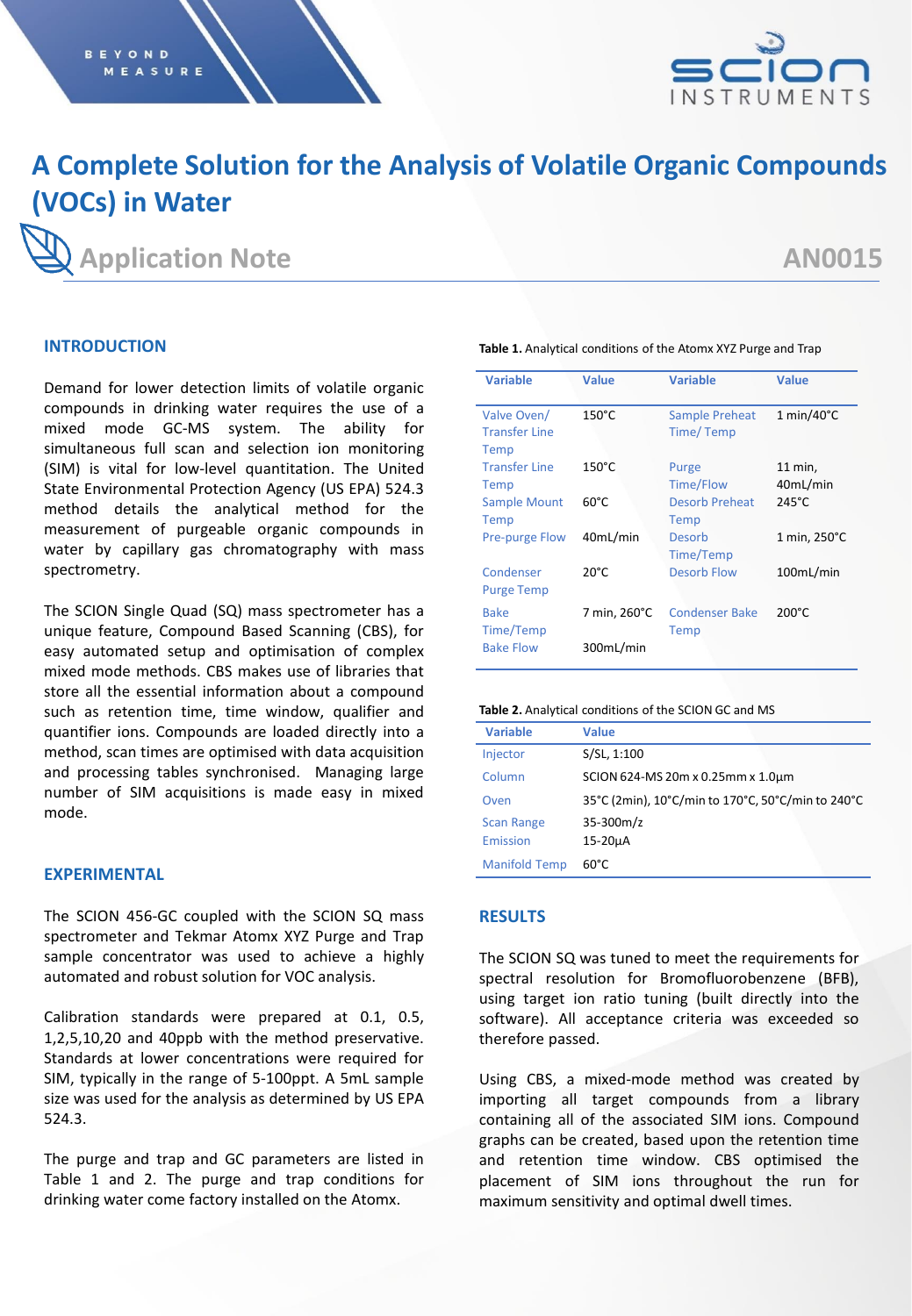#### **BEYOND** MEASURE

The calibration standards were injected and calibration curves were generated. Calibration correlation coefficient for Method 524.3 analytes were 0.9995 respectively. t-butyl alcohol (TBA) is usually a poor compound to analyse by purge and trap. However, Figure 1 shows the calibration curve for TBA and it's excellent response using the SCION analyser whereas Table 3 shows calibration statistics for the analytes in the EPA method. Precision and accuracy were determined after the completion of the validated calibration.



**Fig 1**. TBA calibration curve 0.1-40ppb

Demonstration of capability includes the analysis of VOCs in water with a minimum of seven replicates. Table 3 also provides a summary of the precision and accuracy data as well as the method detection limit (MDL), for ten replicates. All compounds analysed easily met the requirements, with an average recovery of 99.27% and %RSD of 4.49. Method 524.3 states that the recovery must be within 70-150%; with all compounds passing this criteria.

#### Table 3. Calibration statistics of selected compounds (n=10)

| Compound                      | R <sup>2</sup> | %RSD | <b>MDL</b><br>(ppb) | <b>Recovery</b><br>(%) |              |
|-------------------------------|----------------|------|---------------------|------------------------|--------------|
| 4-chlorotoluene               | $\mathbf{1}$   | 6.77 | 0.037               | 93                     |              |
| 1,3,5-trimethylbenzene 0.9999 |                | 6.52 | 0.034               | 93                     |              |
| tert-butylbenzene             | 0.9997         | 7.01 | 0.043               | 100                    | $\mathbf{1}$ |
| 1,2,4-trimethylbenzene 0.9998 |                | 7.44 | 0.028               | 89                     |              |
| sec-butylbenzene              | 0.9998         | 8.68 | 0.067               | 95                     |              |
| 1,3-dichlorobenzene           | $\mathbf{1}$   | 6.48 | 0.044               | 93                     |              |
| p-isopropyltoluene            | 0.9999         | 8.32 | 0.066               | 91                     |              |
| 1,4-dichlorobenzene           | 0.9999         | 6.52 | 0.022               | 91                     |              |
| 1,2-dichlorobenzene           | $\mathbf{1}$   | 6.96 | 0.042               | 95                     |              |
| n-butylbenzene                | 0.9998         | 7.77 | 0.056               | 94                     |              |
| <b>DBCP</b>                   | 0.9982         | 4.57 | 0.088               | 97                     | $\mathbf{1}$ |
| 1,2,4-trichlorobenzene        | 0.9998         | 5.82 | 0.058               | 99                     |              |
| Hexachlorobutadiene           | 0.9998         | 8.85 | 0.078               | 99                     |              |
| Napthalene                    | 0.9996         | 5.25 | 0.035               | 86                     |              |
| 1,2,3-trichlorobenzene        | 1              | 6.97 | 0.031               | 93                     |              |



| Compound                  | $R^2$        | %RSD | <b>MDL</b><br>(ppb) | Recovery<br>(%) |
|---------------------------|--------------|------|---------------------|-----------------|
| Dichlorodifluoromethane   | 0.9964       | 8.78 | 0.026               | 89              |
| Chloromethane             | 0.9990       | 5.62 | 0.044               | 84              |
| Vinyl Chloride            | 0.9985       | 3.70 | 0.037               | 94              |
| Bromomethane              | 0.9972       | 2.93 | 0.051               | 90              |
| Chloroethane              | 0.9982       | 5.38 | 0.056               | 85              |
| Trichlorofluoromethane    | 0.9981       | 5.40 | 0.064               | 92              |
| 1,1-dichloroethane        | 0.9998       | 3.15 | 0.028               | 94              |
| Methylene Chloride        | 0.9995       | 3.14 | 0.024               | 128             |
| cis-1,2-dichloroethane    | 0.9999       | 2.13 | 0.037               | 117             |
| trans-1,2-dichloroethane  | 0.9996       | 1.16 | 0.062               | 113             |
| bromochloromethane        | 0.9998       | 2.50 | 0.027               | 117             |
| chloroform                | 0.9999       | 2.72 | 0.040               | 103             |
| 1,1,1-trichloroethane     | 0.9996       | 2.78 | 0.056               | 101             |
| carbon tetrachloride      | 0.9994       | 6.21 | 0.050               | 97              |
| 1,1-dichloropropane       | 0.9992       | 4.20 | 0.049               | 103             |
| benzene                   | 0.9999       | 2.45 | 0.036               | 106             |
| trichloroethane           | 0.9998       | 3.16 | 0.039               | 106             |
| 1,2-dichloropropane       | 0.9998       | 3.13 | 0.054               | 119             |
| 1,2-dibromomethane        | 0.9999       | 1.96 | 0.034               | 111             |
| bromodichloromethane      | 0.9998       | 2.62 | 0.045               | 105             |
| trans-1,3-dichloropropane | 0.9995       | 1.76 | 0.022               | 109             |
| toluene                   | 0.9997       | 3.72 | 0.036               | 98              |
| cis-1,3-dichloropropane   | 0.9997       | 1.94 | 0.024               | 117             |
| 1,1,2-dichloroethane      | 0.9999       | 1.56 | 0.059               | 96              |
| tetrachloroethane         | 0.9997       | 5.72 | 0.067               | 98              |
| 1,3-dichloropropane       | 0.9999       | 2.13 | 0.034               | 97              |
| Dibromochloromethane      | 0.9988       | 2.32 | 0.022               | 96              |
| EDB                       | 0.9999       | 1.73 | 0.032               | 91              |
| chlorobenzene             | 0.9999       | 2.87 | 0.029               | 99              |
| 1.1.1.2-tetrachloroethane | 0.9997       | 3.25 | 0.036               | 100             |
| ethylenebenzene           | 0.9999       | 3.57 | 0.041               | 98              |
| m,p-xylene                | 0.9998       | 4.22 | 0.048               | 98              |
| o-xylene                  | 0.9999       | 3.50 | 0.030               | 101             |
| Styrene                   | 0.9998       | 2.44 | 0.036               | 95              |
| bromoform                 | 0.9999       | 1.49 | 0.027               | 111             |
| isopropylbenzene          | 0.9998       | 5.13 | 0.052               | 100             |
| bromobenzene              | 0.9999       | 5.79 | 0.029               | 100             |
| 1,1,2,2-tetrachloroethane | 0.9995       | 4.55 | 0.038               | 96              |
| 1,2,3-trichloroproane     | 0.9998       | 3.33 | 0.032               | 108             |
| n-propylbenzene           | 0.9998       | 5.99 | 0.036               | 96              |
| 2-chlorotoluene           | $\mathbf{1}$ | 7.39 | 0.035               | 94              |
| t-butyl alcohol           | 0.9986       | 5.15 | 0.038               | 135             |